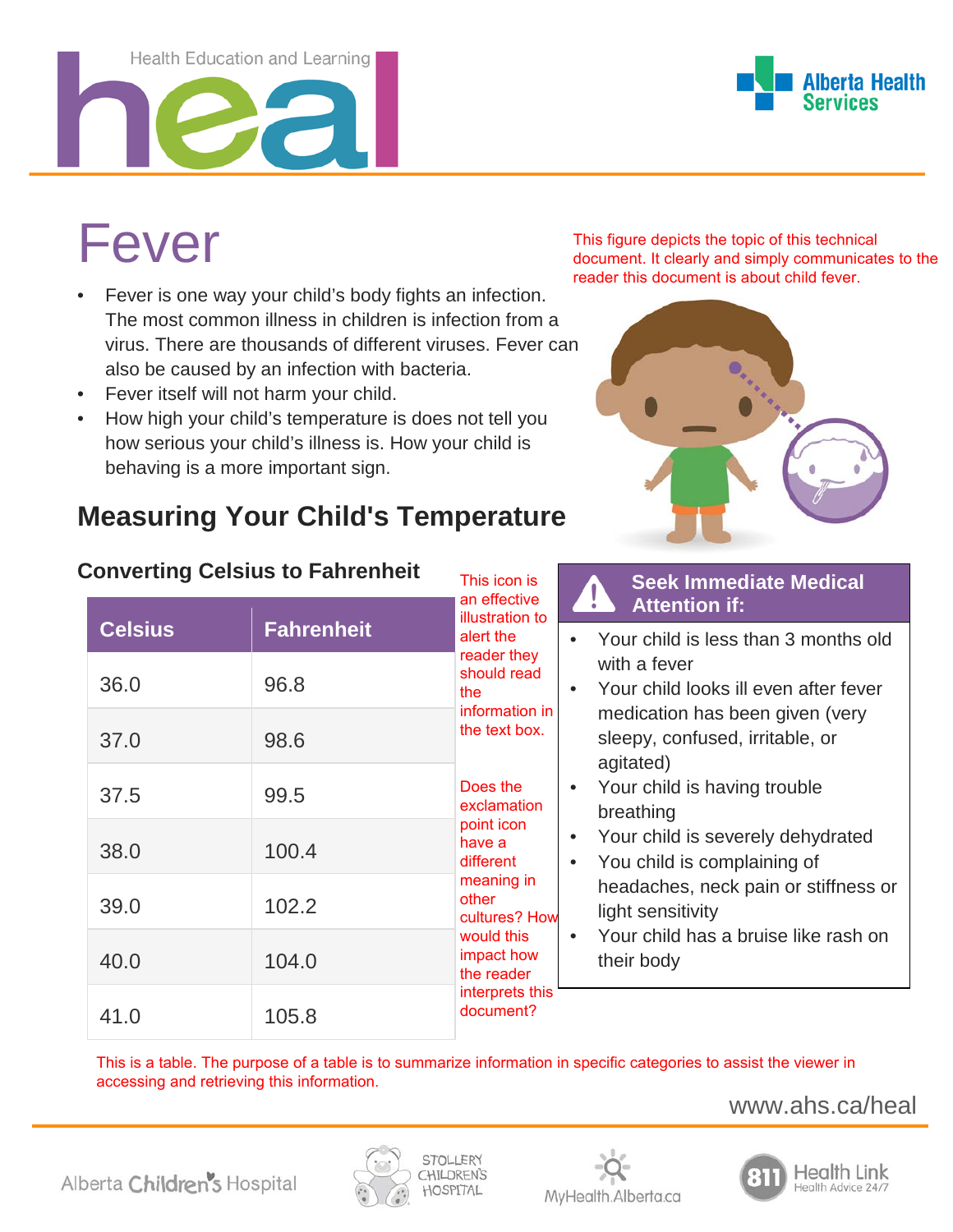

Normal temperatures in children are\*:

- Rectal: 36.6-38.0°C (97.9-100.4°F)
- Mouth: 35.5-37.5°C (97.7-99.5°F)
- Underarm: 36.5-37.5°C (94.5-99.1°)
- Ear (not recommended in infants): 35.8-38.0°C (96.4-100.4°F)

\*According to the Canadian Pediatric Society

Children often feel warm to the touch when they have a fever. To confirm that your child has a fever, use a thermometer to measure your child's body temperature. If your child's temperature is higher than normal, he/she has a fever.

## **Key Points**

- Fevers are very common in children and is a sign that their body is fighting an infection
- Viral infections are the most common cause of fevers in children
- Fever itself will not harm your child more important is how your child is behaving while unwell
- Fevers caused by common viral infections usually last 3 to 5 days

## **Symptoms**

- Fevers can make children feel uncomfortable. Usually, these symptoms are mild and the child may be slightly cranky or have aches and pains. Some children are less active and sleepier
- Some fevers are associated with shaking (chills or rigors). This is a way for the body to try to manage its temperature. Chills and rigors should not change your child's level of alertness and is not considered a [seizure](http://wwwstg.albertahealthservices.ca/info/page12434.aspx)
- In children, fevers tend to appear in the afternoon and evenings
- How often the fever occurs and how long it lasts depends mostly on the type of infection causing the fever. Most caused by viruses last for 3 to 5 days but sometimes can last as longer

## www.ahs.ca/heal







Do you think this information could be more effectively displayed on a table? Do you think it would help the reader to understand the information better?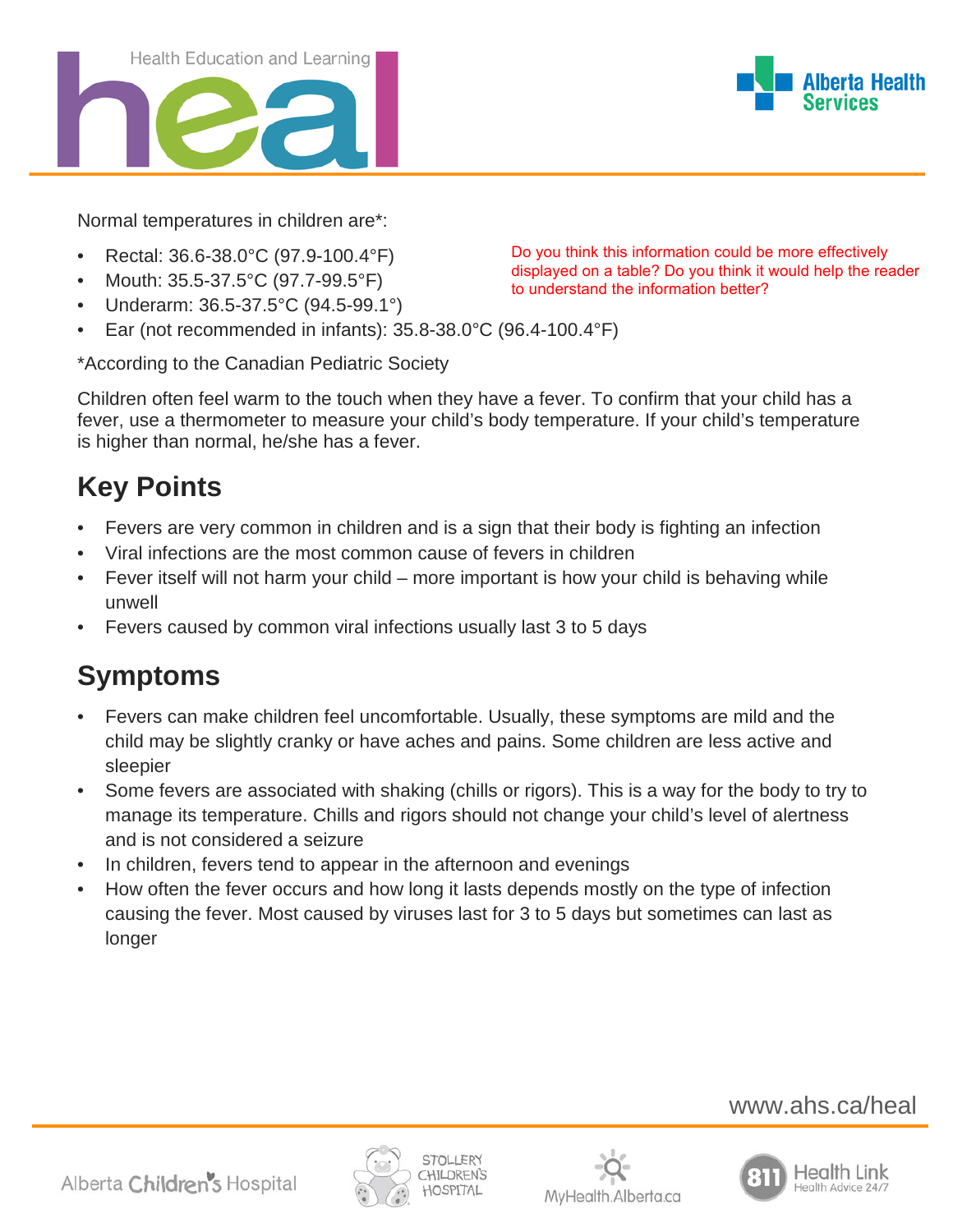Health Education and Learning





## **Treatment**

Fevers are a sign that your child's body is fighting an infection and the best way to treat your child is to keep them hydrated and comfortable. Most children will get better on their own in 3-5 days.

- 1. Fluids
	- o Many children will be less hungry when they are sick and not interested in eating. It's ok if your child eats less solid foods for a few days
	- o Make sure your child stays hydrated by encouraging them to drink small sips of fluids throughout the day (water, milk, soup, yogurt, popsicles or Pedialyte ®) o Monitor your child for signs of [dehydration](http://wwwstg.albertahealthservices.ca/info/page12429.aspx)
- 2. Acetaminophen and Ibuprofen
	- o Fevers help the body fight an infection and does not need to be treated all the time. If your child seems uncomfortable, you can give them acetaminophen or ibuprofen.

This is another use of a table to

example of effective Here are examples of different preparations for children. Follow the dosing instructions on the packaging or as advised by a health care professional. display information.

|                                  | Acetaminophen<br>(Tylenol <sup>®</sup> , Tempra <sup>®</sup> )                               | <b>Ibuprofen</b><br>(Motrin <sup>®</sup> , Advil <sup>®</sup> )                                       |
|----------------------------------|----------------------------------------------------------------------------------------------|-------------------------------------------------------------------------------------------------------|
| <b>Infants</b>                   | Drops 80mg/1mL<br>Liquid 80mg/5mL                                                            | Drops 40mg/mL                                                                                         |
| <b>Children</b>                  | Liquid 160mg/5mL<br>Chewable tablets 80mg/tablet                                             | Liquid 100mg/5mL<br>Chewable tablets 50mg/tablet                                                      |
| <b>Junior</b><br><b>Strength</b> | Chewable 160mg/tablet<br>Regular tablets 325mg/tablet<br>Extra strength tablets 500mg/tablet | Chewable tablets 100mg/tablet<br>Caplets 100mg/tablet<br>Tablets 200mg/tablet<br>Tablets 400mg/tablet |







www.ahs.ca/heal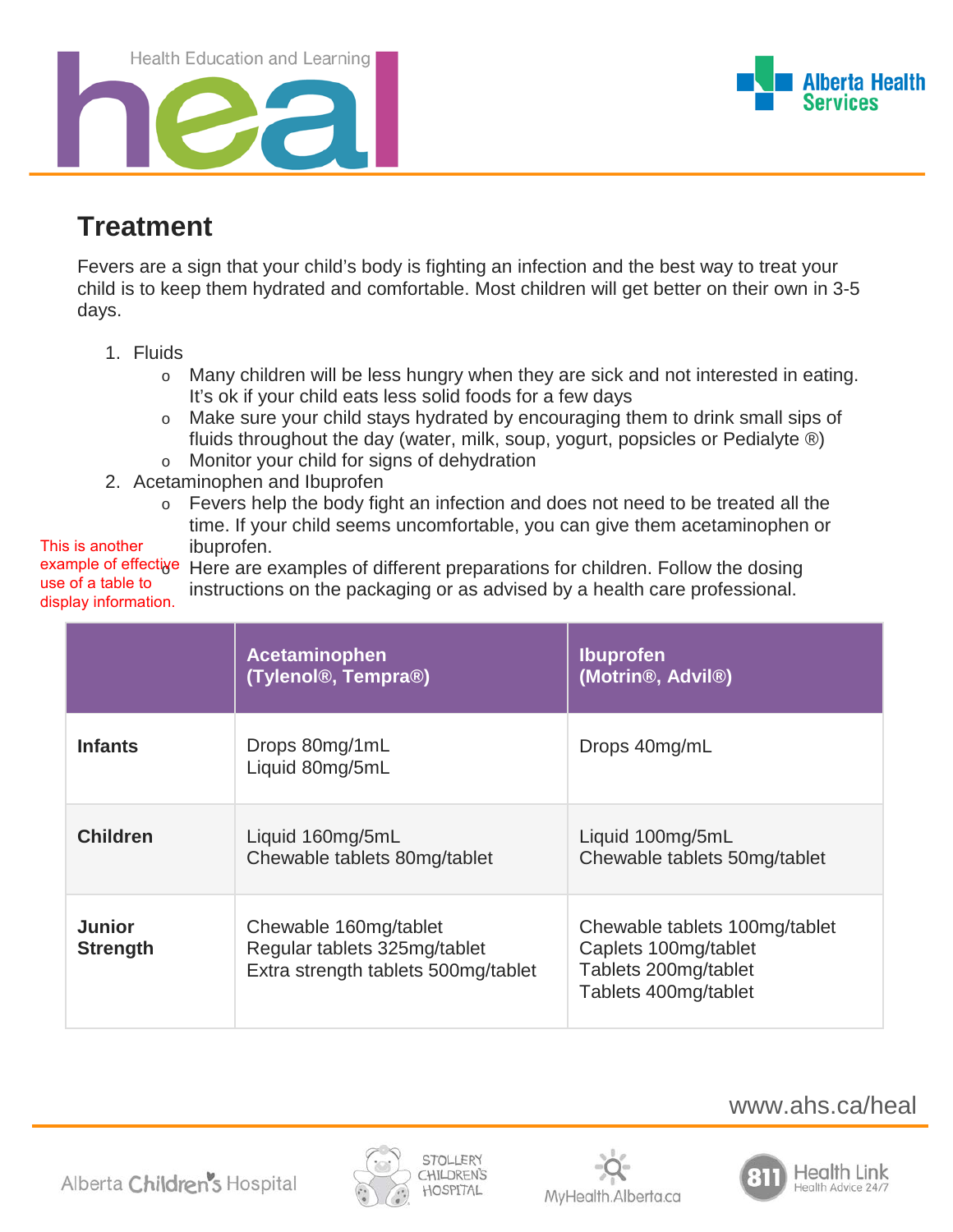Health Education and Learning





| <b>How Often?</b>           | Can give every 4 hours, but no more<br>than 5 doses in 24 hours | Can give every 6 hours but no<br>more than 4 doses in 24 hours                                       |
|-----------------------------|-----------------------------------------------------------------|------------------------------------------------------------------------------------------------------|
| Do Not Use If<br>Your Child | Has known liver disease or<br>decreased liver function          | Is less than 6 months old<br>Appears moderately dehydrated<br>Has known decreased kidney<br>function |
|                             |                                                                 | Child has asthma and are known<br>to have a sensitivity to aspirin                                   |

**Beware** Do you think an illustration, such as the exclamation point icon or another figure expressing warning would have been effective to include near the, "Beware," heading to get readers' attention?

- products with aspirin (ASA) in them should not be given to children because of the risk of developing a serious illness called Reye's syndrome
- cough, cold, and sinus products have other medications added. These products are usually not recommended or needed
- 3. Bathing
- Having a bath may make your child feel more comfortable, but it does not change their body temperature. Try a lukewarm bath or wet face cloths
- Avoid cold baths because they are uncomfortable and can make your child shiver, raising their temperature
- Alcohol baths or rubs or NOT recommended

Some illustrations of parents soothing children would be effective here to express empathy and senstivity.

- 4. Clothing
- Losing heat through the skin allows the body to cool down and may make your child feel more comfortable
- Dress your child in light clothing. If your child starts to shiver, add warmer clothing—remove them when the shivering stops

www.ahs.ca/heal